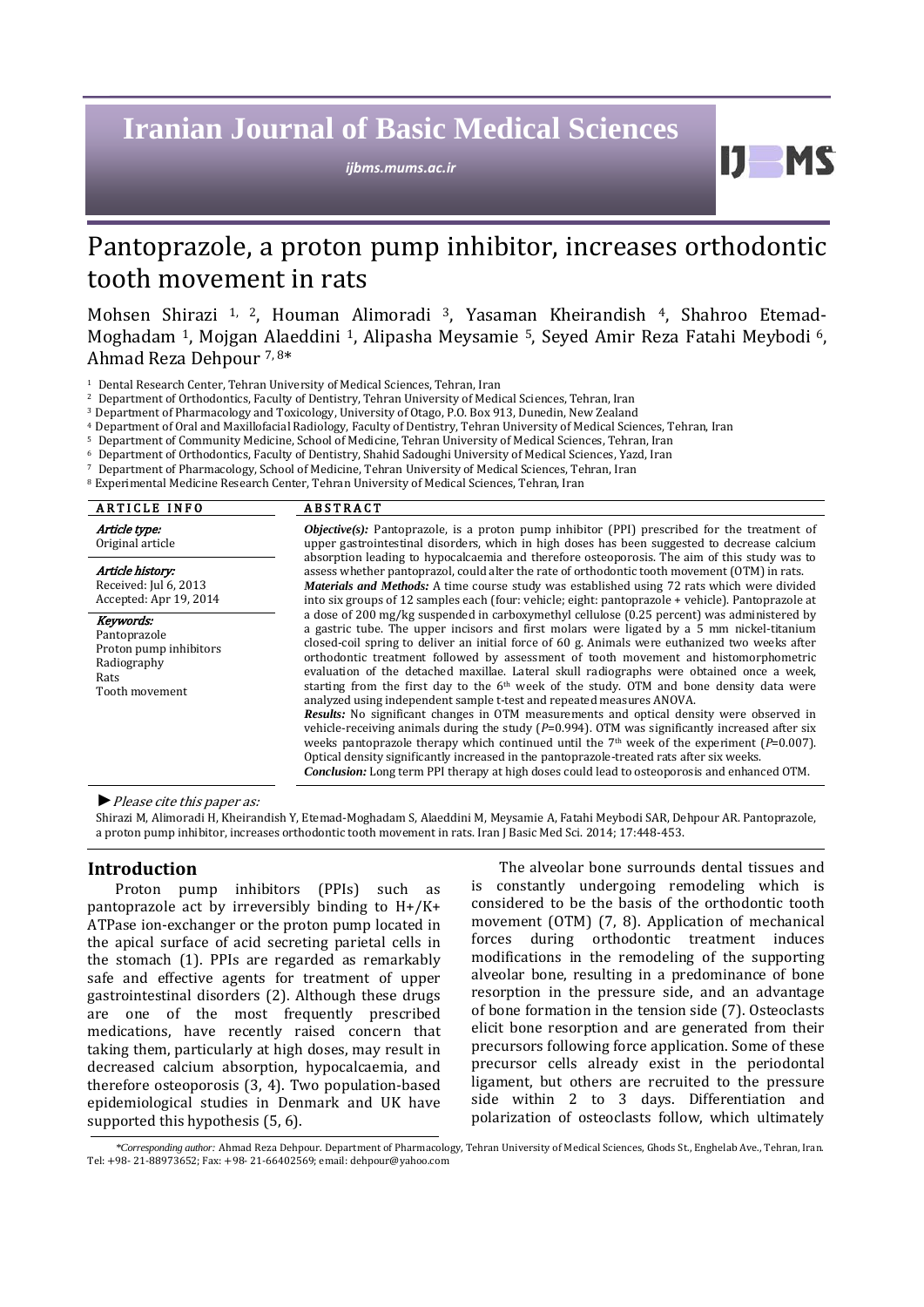| Table1. Timetable for drug administrations in each study group |  |
|----------------------------------------------------------------|--|
|                                                                |  |

|        | Group 6                        | Group 5                    | Group 4                    | Group 3                    | Group 2                    | Group 1                    |
|--------|--------------------------------|----------------------------|----------------------------|----------------------------|----------------------------|----------------------------|
| Week 1 | Panto/Veh<br><b>BDE</b>        | Panto/Veh                  | Panto/Veh                  | Panto/Veh                  | Panto/Veh                  | Panto/Veh<br>App insertion |
| Week 2 | Panto/Veh<br><b>BDE</b>        | Panto/Veh                  | Panto/Veh                  | Panto/Veh                  | Panto/Veh<br>App insertion | Panto/Veh                  |
| Week 3 | Panto/Veh BDE                  | Panto/Veh                  | Panto/Veh                  | Panto/Veh<br>App insertion | Panto/Veh                  | OTM measurement            |
| Week 4 | Panto/Veh BDE                  | Panto/Veh                  | Panto/Veh<br>App insertion | Panto/Veh                  | OTM measurement            |                            |
| Week 5 | Panto/Veh BDE                  | Panto/Veh App<br>insertion | Panto/Veh                  | OTM measurement            |                            |                            |
| Week 6 | Panto/Veh BDE<br>App insertion | Panto/Veh                  | OTM measurement            |                            |                            |                            |
| Week 7 | Panto/Veh                      | OTM measurement            |                            |                            |                            |                            |
| End    | OTM measurement                |                            |                            |                            |                            |                            |

OTM: Orthodontic tooth movement; App: Appliance; Panto/Veh: Pantoprazole/vehichle administration, BDE: Bone densitometry evaluation

lead to resorption of osseous tissue. Osteoblasts are responsible for bone formation and are derived from local precursor cells in the tension side, which differentiate into mature osteoblastic cells that produce osteoid. This is ensued by gradual mineralization and generation of bone (9). It has been shown that local and systemic factors are able to reactivate osteoclasts which dissolve the minerals through secretion of hydrogen ions and degrade the organic matrix by liberating proteolytic enzymes. We have previously reported the effect of renal insufficiency, hypothyroidism, and cholestasis on the rate of OTM; therefore it may be logical to suggest that any factor causing systematic alteration of bone metabolism such as hypocalcemia, can potentially increase the rate of OTM (10-13). Rat models have been used in various investigations and their result was compared and generalized to similar human events (14-16). This study was conducted to determine whether PPIs could alter the rate of orthodontic tooth movement in rats.

## **Materials and Methods** *Study design*

The present investigation was designed as a time-course study and our sample consisted of 72 male Sprague-Dawley rats (nine weeks old) weighing from 200 to 250 g, which were divided into six groups of 12 animals each. Their diet consisted of soft laboratory food in order to facilitate eating after placement of the appliances and to reduce the possibility of the animals displacing their of the animals displacing their orthodontic devices. The humidity and temperature of the caging rooms were controlled and maintained with a 12 hr light and dark cycle. All experiment conditions and procedures strictly adhered to the guidelines described by the US National Institute of Health (NIH publication no. 85.23, revised 1985 for the Care and Use of Laboratory Animals and the study protocol were approved by the ethics committee of our university. Each of the six study groups were further divided into two subgroups including eight test animals that received

pantoprazole 200 mg/kg in 0.25 percent carboxymethyl cellulose (CMC) by a gastric tube (pantoprazole treated rats) and four rats that received only CMC (vehicle only treated rats) (17). A 2-week course of orthodontic treatment was performed for all animals, during which the rats were given their routine experimental agents (pantoprazole or vehicle). The six groups were as follows: 1) a group that received pantoprazol and appliance from the first day of the study, 2) a group that received pantoprazole one week before the appliance insertion, 3) a group that received pantoprazole two weeks before the appliance insertion, 4) a group that received pantoprazole three weeks before the appliance insertion, 5) a group that received pantoprazole four weeks before the appliance insertion, 6) a group that received pantoprazole five weeks before the appliance insertion. Table1 shows the time table for drug administration, appliance insertion, radiography, and date of sacrifice in each study group.

#### *Drug administration*

Pantoprazole (Byc Gulden, Konstanz, Germany) at a dose of 200 mg/kg daily was dissolved in 0.25 percent sodium carboxymethyl cellulose (9004-32-4, Sigma-Aldrich, Saint Louis, MO, USA) and was administered via a fine gastric tube. In addition, 65 mg/kg intraperitoneal pentobarbital was used for general anesthesia and they were sacrificed by a 100 mg/kg pentobarbital overdose at the end of the study.

#### *Survival study and general toxicity*

Assessment of mortality and general toxicity including edema, cachexia, alopecia, and mortality were carried out daily in all groups while the body weight was measured twice a week through the whole experiment period.

#### *Placement of orthodontic appliances*

The orthodontic appliance design used in the present investigation was similar to that employed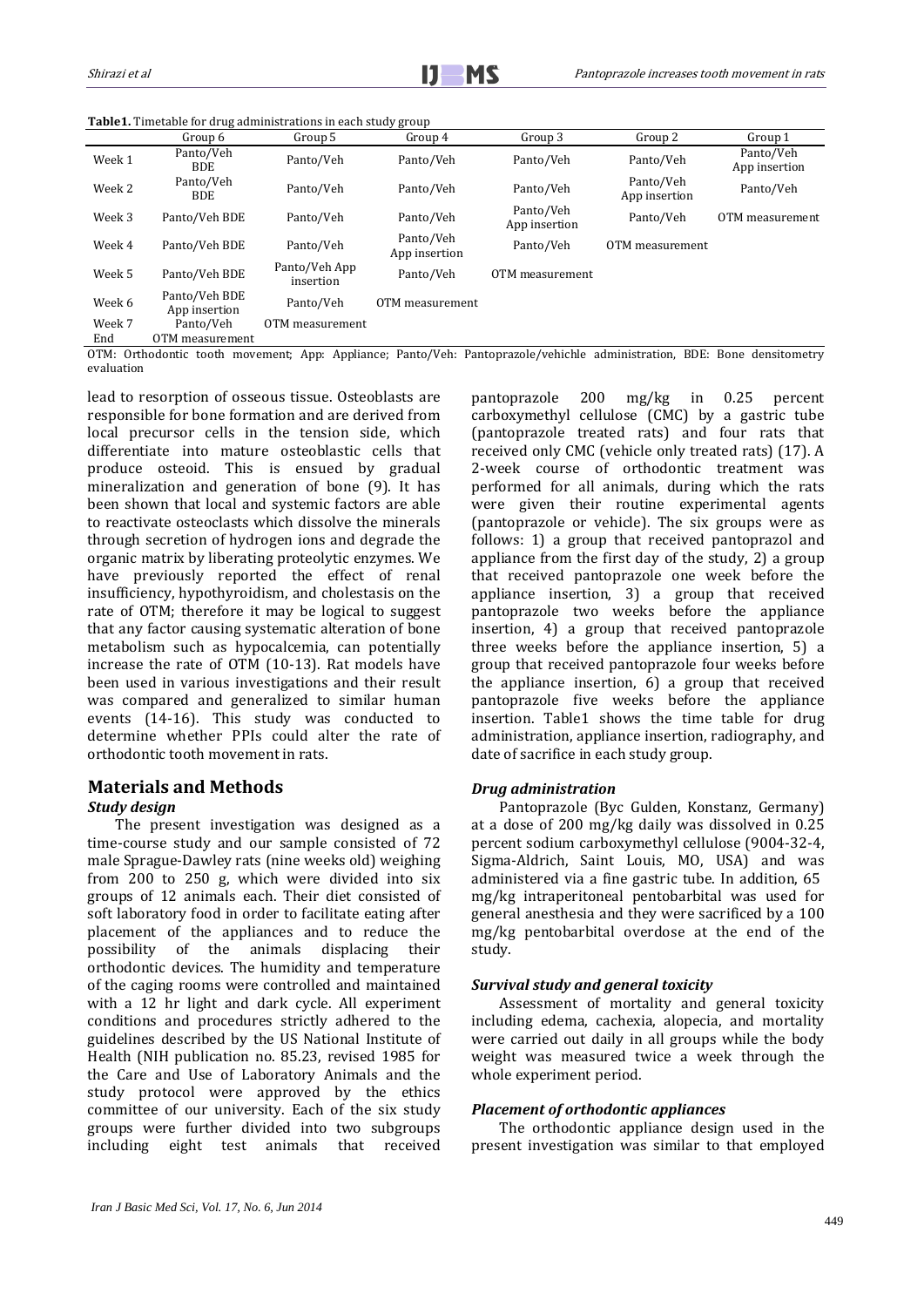Ī



**Figure 1.** OTM measurements in six study groups: each group consisted of four rats comprising the vehicle-only group (receiving only vehicle) and eight rats constituting the pantoprazole-treated group who received pantoprazole + vehicle (\**P*<0.05; \*\* *P*<0.01)

by Shirazi *et al* (10). Briefly, nickel-titanium closed coil springs (NiTi, 3M Unitek, Monrovia, Calif, Hi-tek,  $0.006 \times 0.022$  inch) were cut at a length of 5 mm and placed between the upper right first molar and incisors of all treated and vehicle-only animals to provide an initial force of 60 g. Reactivation was not performed during the 2-week study period due to the "flat load-deflection curve" of these appliances (12, 13). Maximum anchorage in the anterior region was achieved through uniting the right and left incisors with composite resin, therefore warranting minimal distal movement of the right incisor.

#### *Measurement of tooth movement*

Animals were sacrificed 2 weeks after orthodontic treatment by intraperitoneal administration of 100 mg/kg sodium pentobarbital. After removal of the maxillae, special trays covering the right three molars were fabricated of acrylic (Acropars, Iran) and impressions were made using polisyloxane impression material (Spidex, Colthene, Swiss) followed by pouring with dental stone type IV (SH 074, Ernst Hinrichs GmbH, Germany). Measurements of the mesiodistal spaces between the distal surface of the first- and the mesial aspect of the second-molar were performed on the stone casts, using a standard millimeter interproximal gauge (10, 11). Ten days before drug administration all animals were controlled regarding their healthiness. The baseline OTM in 8 normal rats with no drug or vehicle administration (data not shown) was also measured.

#### *Bone densitometry evaluation*

After a stable anesthesia with a dose of 65 mg/kg pentobarbital, a custom-made cephalostat was utilized to obtain lateral skull radiographs. These radiographs were obtained on occlusal fast films once a week (only in group 6), from the first to the 6th week of the study. Radiographic conditions including exposure (10 mA at 50 kV), film-tube distance (50 cm), and film types were identical for all animals. Bone density was assessed at the lower border of the mandible, exactly beneath the first molar, employing optical densitometry (12, 18). Baseline optical density of 8 rats (without receiving any drug or vehicle) was measured 10 days before the main study (data not shown).

## *Histological evaluation*

To assess possible histologic changes due to drug administration and orthodontic treatment, the right hemimaxillae of all animals were surgically removed subsequent to sacrifice, and placed in ten percent formalin for 10 days. The specimens were decalcified in 5% formic acid for at least seven days, after washing with tap water. Routine sample processing was carried out and five micrometer mesiodistal sections were cut from paraffin blocks followed by hematoxylin and eosin staining of every fifth sections. The mesial roots of the first molars from the cementoenamel junction CEJ to the terminal point of the apex were analyzed on the slide with the largest root area. The microscopic observations were recorded for each case using an Olympus BX51 light microscope equipped with a digital camera (DP25, Olympus) and analysis software (DP2-BSW, Olympus). Osteoclasts were characterized as multinucleated cells with vacuolated eosinophilic to light basophilic<br>cytoplasm, resided in Howship lacunae, and in Howship lacunae, and demonstrated ruffled borders when active. Osteoblastic activity was assessed by observation of surfaces with active bone formation surrounded by osteoid and plump basophilic, cuboidal osteoblasts. Measurements of periodontal ligament (PDL) width was performed in the widest area between the root- and bone-surfaces. Root resorption was determined by counting the number of resorptive lacunae, measurement of depth, and largest width of each of the craters. All parameters were recorded for both mesial and apical root aspects.

#### *Statistical analysis*

The results are reported as mean ± SE. Statistical analysis of body weight changes and OTM data were performed by independent sample t-test while repeated measures of ANOVA was used for evaluation of optical densitometry. Group differences were calculated by *post-hoc* analysis using LSD test. For all the tests, differences with values of *P* < 0.05 were considered significant.

## **Results**

## *Survival study and general toxicity*

After 5 weeks of the study, 2 rats died in the group receiving pantoprazole for 5 weeks before<br>the appliance insertion. Administration of Administration pantoprazol at the used dosage did not induce any general toxicity including edema, cachexia, and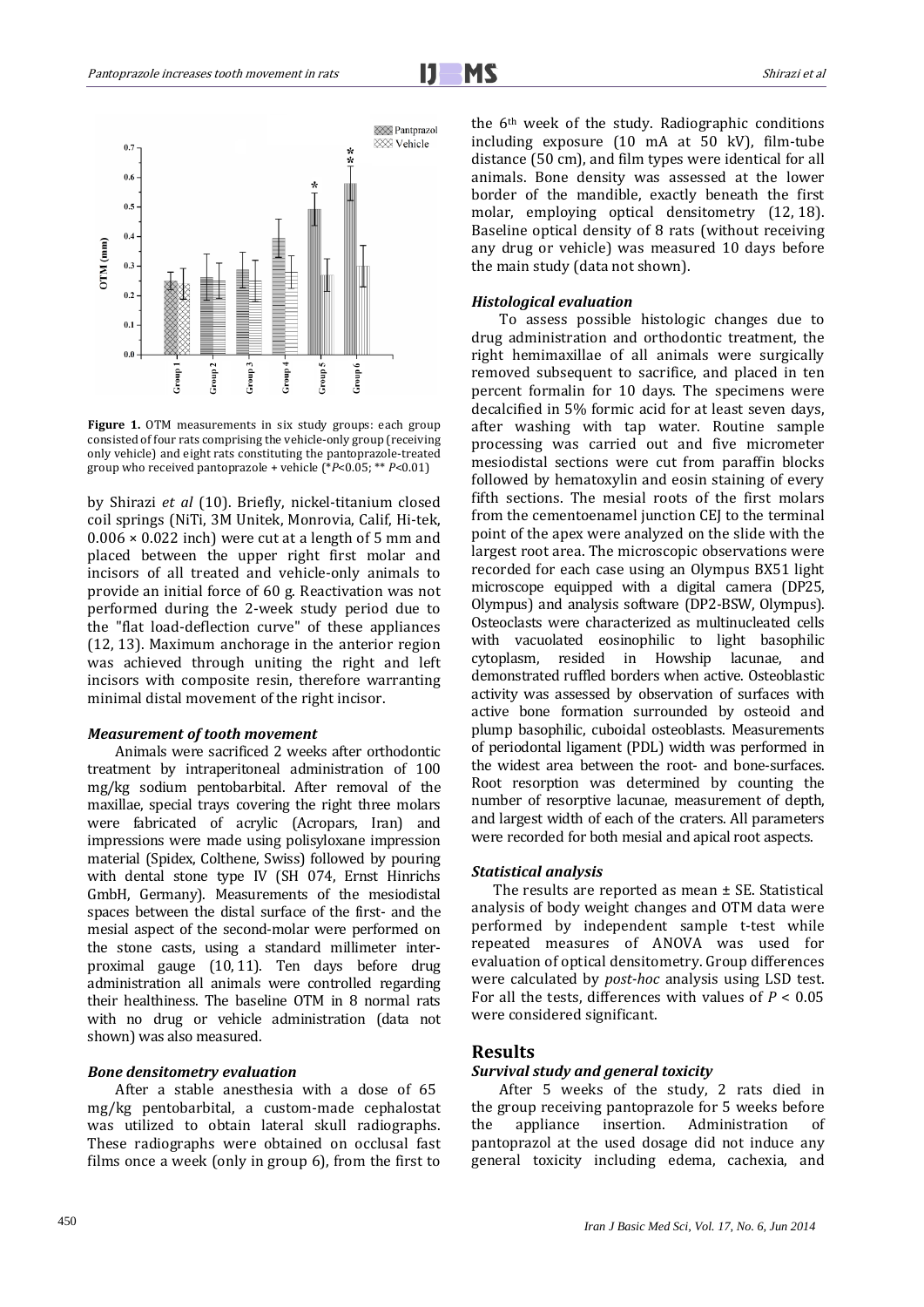

**Figure 2.** Microscopic view showing the periodontium (c: cementum; b: bone) of the mesial root in (A) a vehicle only rat with a low osteoclast count (hematoxylin and eosin staining; original magnification, ×400) and (B) an animal belonging to group F with a considerable number of osteoclasts (o) on the bone surface (original magnification, ×400)

alopecia. No significant difference in weight gain or loss was found between the pantoprazole treated and vehicle-only groups (*P*<0.05).

#### *OTM findings*

A significant change in OTM was not observed in the vehicle only groups during the experiment period (*P*=0.994). There was no significant difference between the vehicle only and pantoprazol treated rats until the 5th week of the investigation (*P*=0.067); however OTM differences became significant from the 6th week (*P*=0.005) and increased during the  $7<sup>th</sup>$  week of the experiment (*P*=0.007). In other words, significant changes in tooth movement were found only in groups 5 and 6; but not in groups 1, 2, 3, and 4 (Figure 1).

#### *Bone densitometry findings*

Mandible optical density at the studied location (beneath the first molar) did not change in the vehicle-only rats during the study period (*P*=0.873), while it increased from the  $4<sup>th</sup>$  to 6th week of drug administration in the pantoprazole treated animals leading to a significant difference (*P*=0.037) at week 6 in group 6.

## *Histopathological findings*

A minimum of three slides was prepared for each sample which included three molars and their supporting tissues. Various numbers of osteoclasts were observed in 15 pantoprazole treated rats which were mainly localized to the mesial and apical surfaces of the mesial first molar roots. The lowest osteoclast number was counted in one of the vehicle only rats, while the highest was seen in one of the animals in group 6 (Figure 2). This number was roughly equal between groups 1, 2, and 3, but higher in group 4 compared with the three previous ones. Group 5 demonstrated more osteoclasts than group 4, but a lower number in comparison to group 6 which received pantoprazole for 5 weeks before orthodontic treatment. Two pantoprazole treated rats demonstrated a large number of osteoclasts in the distal aspects of the studied root, one (group 6) of which also showed hypercementosis and a hypercellular PDL with considerable inflammation. In the other sample that had received pantoprazole for two weeks and two weeks orthodontic treatment, tissue hemorrhage was observed in the PDL. Hypercementosis was found in three pantoprazole treated rats from groups 3, 5, and 6; with the former exhibiting a substantial number of cementoblasts. Prominent osteoblastic activity in the bony surface adjacent to the mesial surface of the mesial root existed in 09/2008 two pantoprazole treated rats (groups 4 and 6); however increased osteoblastic numbers were seen in the distal aspect of several other specimens. Only one animal in group 4 showed three particles of calcified material in the pulp chamber. Seven pantoprazole treated rats had resorptive areas on the mesial and/or distal surfaces of the mesial root, ranging in size from 0.014 mm to 0.4174 mm in width and from 0.003 mm to 0.1185 mm in depth. The distribution and size of the resorptive defects were roughly similar between the pantoprazole and vehicle-only groups. The width of the PDL was measured in the mesial and apical portions of the root; ranged from 0.0816 mm to 0.8000 mm. The smallest (apex: 0.0816 mm; mesial: 0.0968 mm) and largest (apex: 0.8000 mm; mesial: 0.4738 mm) PDLs were observed in groups 2 and 6, respectively.

#### **Discussion**

The objective of the present study was to investigate if long-term administration of PPIs can increase orthodontic tooth movement. According to our results, rats treated with pantoprazol at a dose of 200 mg/kg for 7 weeks had no sign of general toxicity including weight loss, edema, cachexia, and alopecia. This confirms the idea that PPIs are remarkably safe and have a wide therapeutic window. OTM did not significantly change in the vehicle-only rats during our study which indicates that animal age may not significantly affect<br>orthodontic tooth movement and perhaps movement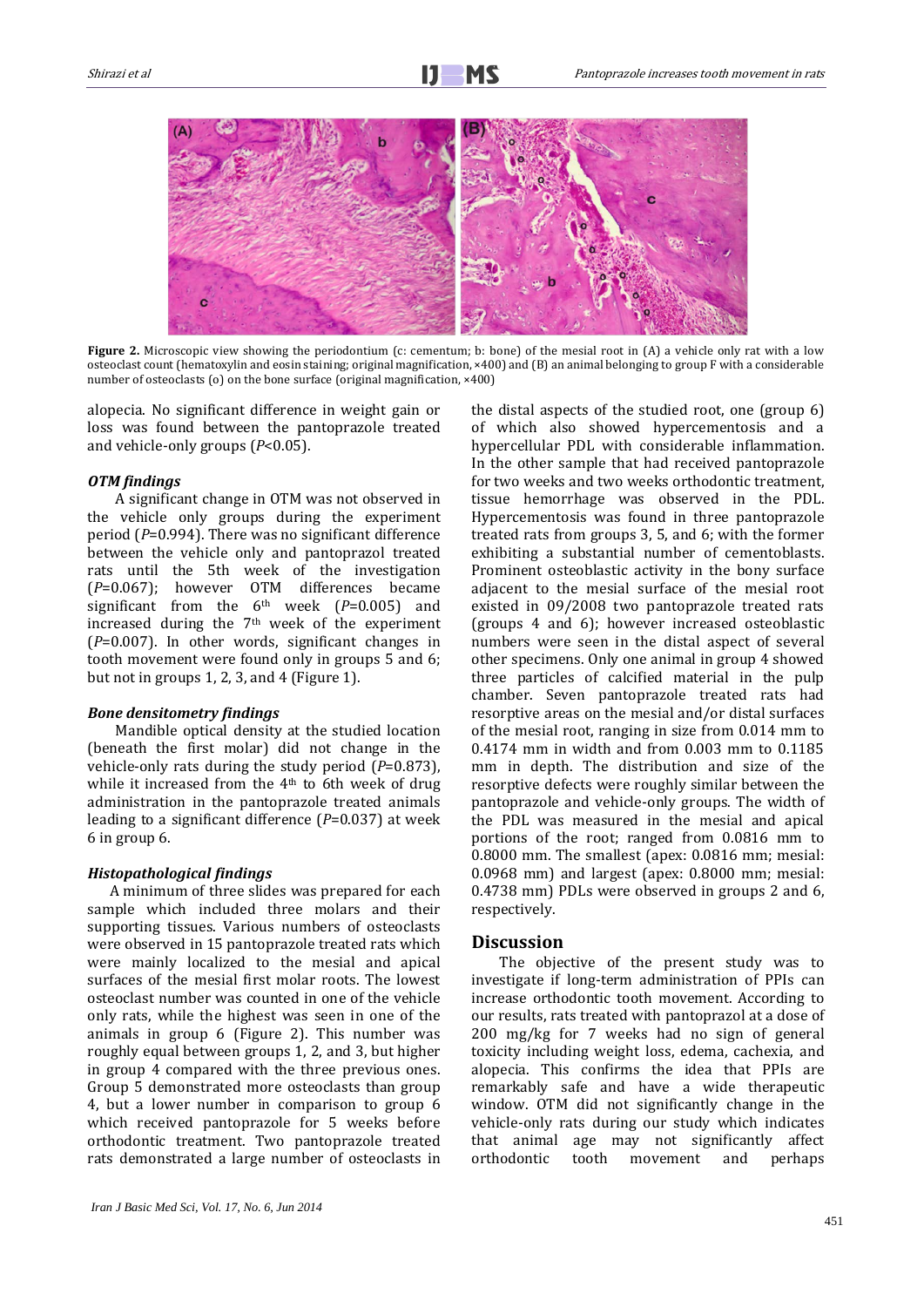Ī

osteoporosis. Since there were no differences between body weight changes of the vehicle-only and pantoprazole treated animals during the investigation, it might be possible that the body weight in itself, did not affect OTM. Orthodontic tooth movement significantly increased after six weeks of pantoprazole treatment and this upward trend continued to the last week of the experiment. This implies that the effects of pantoprazole on OTM could be time-dependent. Radiographic assessment of the animals employed in the current investigation<br>showed that ontical density had increased showed that optical density had increased<br>significantly after the 6th week of drug significantly after the 6th week administration, suggesting that mandible bone radiographic studies beneath the first molar are precise enough to show bone density alterations.

Considering the limited number of cases with histologic evaluation and the possible technical problems inherent to tissue processing, it may not be possible to form a definitive opinion on the events that take place in osteoporosis at the cellular level. However, the pattern of distribution in osteoclast numbers showed a slight increase from the vehicleonly rats to the animals receiving pantoprazole for 5 weeks and orthodontic treatment for 2 weeks, which seems to be in line with our OTM and findings and densitometric analysis. It is noteworthy that statistical analysis was not performed on the microscopic data and therefore exact interpretation would not be rational. Further studies with biomarkers reflecting both number and function of osteoclasts (e.g. CTX-I  $\pm$  TRAP 5b) is suggested to clarify cell changes in osteoporosis.

In several studies, we have previously reported that some mechanisms which may interfere with calcium homeostasis can influence OTM; these include vitamin D deficiency, cholestasis which deficiency, levothyroxine administration that reduces serum calcium level and bone density, and chronic renal failure which is one of the situations that alters calcium metabolism in bone tissue (11, 12, 19). A considerable number of investigations have reported that PPIs significantly increase the risk of hip fractures, particularly in those receiving long-term and high-doses of this agent (3, 20, 21). Roux *et al* (22) observed an increased risk of vertebral fractures in increased risk of vertebral fractures in postmenopausal women that take omeprazole. Previous research findings showed a significant relationship between chronic use of PPIs and hip fracture in a dose dependent manner, which led to the proposition that acid suppressive therapy, might weaken calcium absorption and therefore enhance the risk of osteoporosis (3, 4, 20, 21). For example a previously<br>rany can demonstrated that omeprazole therapy significantly decrease calcium absorption from calcium carbonate when ingested by elderly women (23). In addition, Cui *et al* (24) reported that longterm omeprazole administration to young male rats suppresses bone mineralization. The underlying mechanisms responsible for the increased risk of hip fracture and bone defects are not fully understood. However, considering the fact that long-term and high-dose PPI therapy reduces gastric acid secretion and since disintegration and dissolution of calcium salts is pH-dependant, it may be hypothesized that disintegration and dissolution slows down with increasing pH, possibly causing impairment in calcium absorption, which ultimately leads to osteopenia and consequently increased OTM (23). Further studies should be performed to confirm our findings and determine the mechanism of the association between PPIs use and risk of increasing<br>OTM. Considering the increasing demand for Considering the increasing demand for orthodontic treatment among adults (25), some of whom may be receiving pantoprazole and the prevailing application of PPI in children and teenagers (26), modification of treatment modalities in patients using this drug may be necessary in clinical settings.

## **Conclusion**

In summary, the data presented here imply that OTM was significantly enhanced after six weeks of pantoprazole therapy with a dose of 200 mg/kg and this increase continued until the 7th week of drug administration. A significant increase in optical density was detected in pantoprazole-treated<br>animals after 6 weeks of treatment. animals after 6 weeks of treatment. Histopathological findings confirm the results obtained from the OTM measurements and densitometric analysis performed in this densitometric analysis performed in this investigation. Our findings show that long term PPI therapy at high doses increases OTM in rats.

#### **Acknowledgment**

The results described in this paper were part of a Master's thesis.

#### **References**

1. Stedman CA, Barclay ML. Review article:<br>comparison of the pharmacokinetics, acid the pharmacokinetics, suppression and efficacy of proton pump inhibitors. Aliment Pharmacol Ther. 2000; 14: 963 - 978.

2. Horn J. The proton-pump inhibitors: similarities and differences. Clin Ther. 2000; 22: 266 - 280.

3. Jung HK. Is there any association of osteoporosis with proton pump inhibitor use? (Gastroenterology 2010; 138:896-904). J Neurogastroenterol Motil. 2010; 16: 335-336.

4. Yang YX, Lewis JD, Epstein S, Metz DC. Long-term protons pump inhibitor therapy and risk of hip fracture. JAMA. 2006; 296: 2947-2953.

5. Coté GA, Howden CW. Potential adverse effects of proton pump inhibitors. Curr Gastroenterol Rep. 2008; 10: 208-214.

6. Robertson DJ, Larsson H, Friis S, Pedersen L, Baron JA, Sørensen HT. Proton pump inhibitor use and risk of colorectal cancer: a population-based,